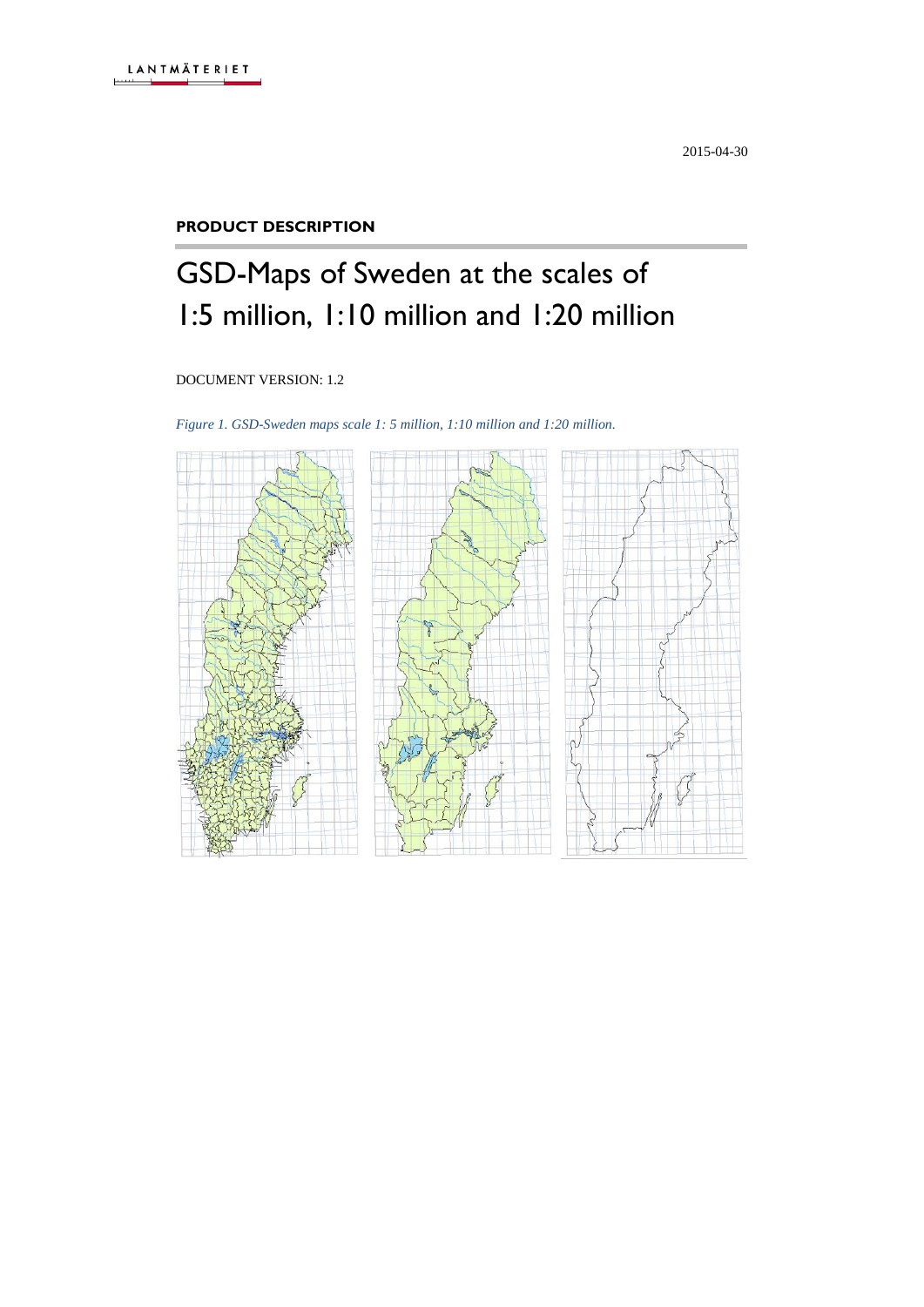# Table of contents

| 1              |            | <b>GENERAL DESCRIPTION</b>                                | 3                   |
|----------------|------------|-----------------------------------------------------------|---------------------|
|                | 1.1<br>1.2 | <b>CONTENTS</b><br><b>GEOGRAPHIC COVERAGE</b>             | 3<br>$\overline{4}$ |
|                | 1.3        | COORDINATE SYSTEM                                         | $\overline{4}$      |
| $\overline{c}$ |            | <b>QUALITY STATEMENT</b>                                  | $\boldsymbol{4}$    |
|                | 2.1        | DATA COLLECTION METHOD                                    | $\overline{4}$      |
|                | 2.2        | <b>CURRENCY</b>                                           | $\overline{4}$      |
|                | 2.3        | <b>COMPLETENESS</b>                                       | $\overline{4}$      |
| 3              |            | <b>CONTENTS OF THE DELIVERY</b>                           | 5                   |
|                | 3.1        | <b>SET OF FILES</b>                                       | $\sqrt{5}$          |
|                | 3.1.1      | Shape format                                              | 5                   |
|                | 3.1.2      | MapInfo format                                            | 5                   |
| 4              |            | <b>DIVISION INTO LAYERS AND LIST OF CODES</b>             | 6                   |
|                | 4.1        | <b>GSD-MAP OF SWEDEN 1:5 MILLION</b>                      | 6                   |
|                | 4.1.1      | grans5l line layer with administrative boundaries         | 6                   |
|                |            | 4.1.2 land5y polygon layer with land and lakes            | 6                   |
|                |            | 4.1.3 vdrag5l line layer with watercourses                | $\overline{7}$      |
|                | 4.1.4      | land5l line layer with land contours                      | $\overline{7}$      |
|                | 4.2        | <b>GSD-MAP OF SWEDEN 1:10 MILLION</b>                     | $\,8\,$             |
|                | 4.2.1      | grans10l line layer with county boundaries                | $\boldsymbol{8}$    |
|                |            | 4.2.2 land10l line layer with land contours               | $\boldsymbol{8}$    |
|                |            | 4.2.3 vdrag10l line layer with watercourses               | 9                   |
|                | 4.2.4      | land10y polygon layer with land and lakes                 | 9                   |
|                | 4.3        | <b>GSD-MAP OF SWEDEN 1:20 MILLION</b>                     | 10                  |
|                | 4.3.1      | land20l line layer with land contours                     | 10                  |
|                | 4.3.2      | land20y polygon layer with land                           | 10                  |
|                | 4.4        | ALL PRODUCTS IN THIS DOCUMENT                             | 11                  |
|                | 4.4.1      | gradnat line layer with degree line and the Arctic Circle | 11                  |
|                | 4.4.2      | rutnat line layer with grid                               | 11                  |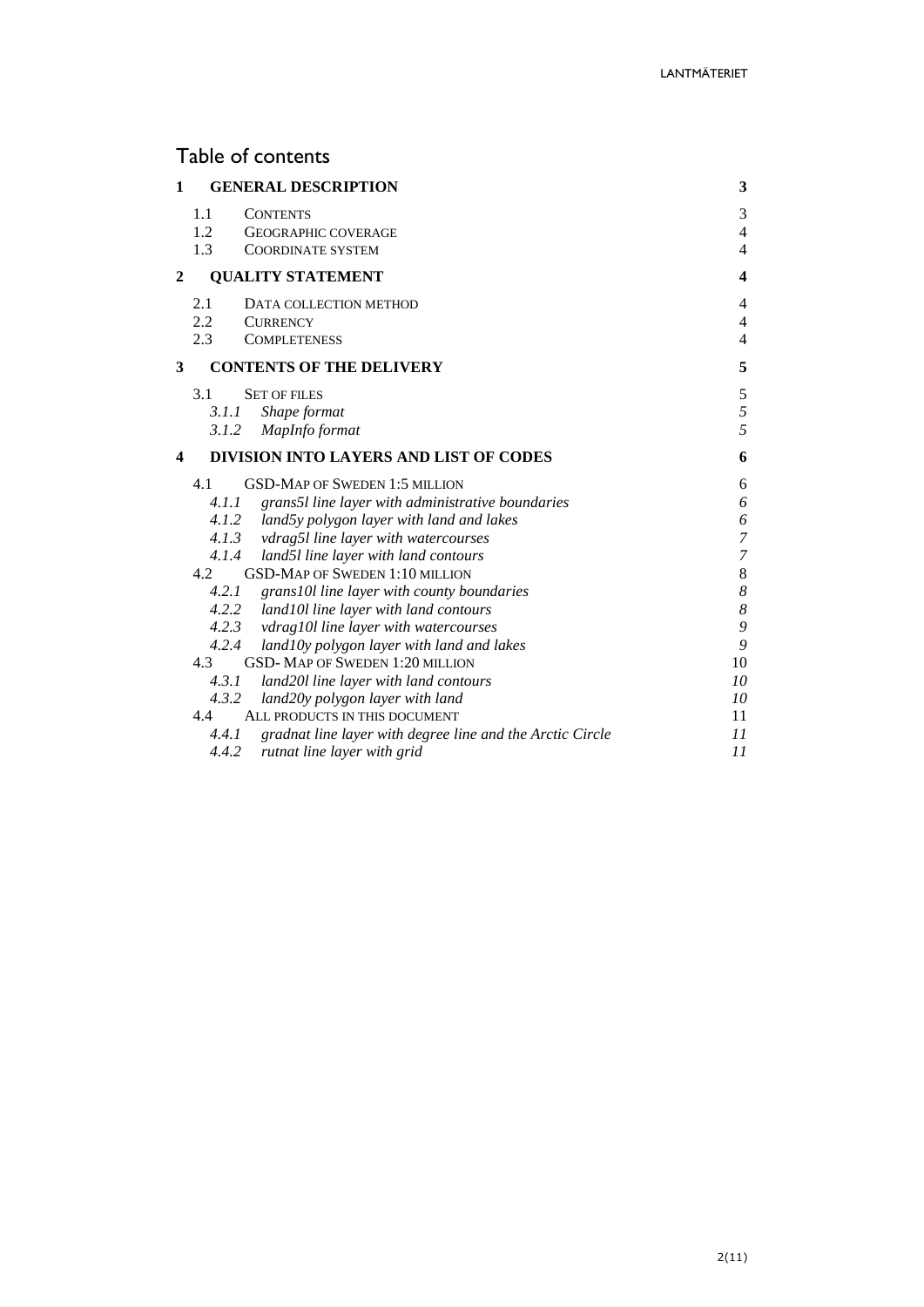### <span id="page-2-0"></span>**1 General description**

Several databases for maps of Sweden were created in connection with the production of the first volume of the National Atlas of Sweden 1987-1989. The bases vary in level of detail and aim to provide a good cartographic presentation of Sweden at different scale ranges. The maps of Sweden are available at the scales of 1:5 million, 1:10 million and 1:20 million and are ideally suited for use as backgrounds for different types of thematic presentations.

### <span id="page-2-1"></span>1.1 Contents

The features in the bases have been purposely selected to provide a cartographically good image.

Due to differences in the degree of generalisation and purpose, the contents at the different scales vary to some extent:

|                                 | 1:5<br>million | 1:10<br>million | 1:20<br>million |
|---------------------------------|----------------|-----------------|-----------------|
| National boundary and coastline | X              | X               | X               |
| Lakes and islands               | X              | X               |                 |
| Watercourses                    | X              | X               |                 |
| Municipality boundary           | X              |                 |                 |
| County boundary                 | X              | X               |                 |
| The Arctic Circle               | X              | X               | X               |
| Grid and graticule              | X              | X               | X               |

*Table 1. Contents in each scale.*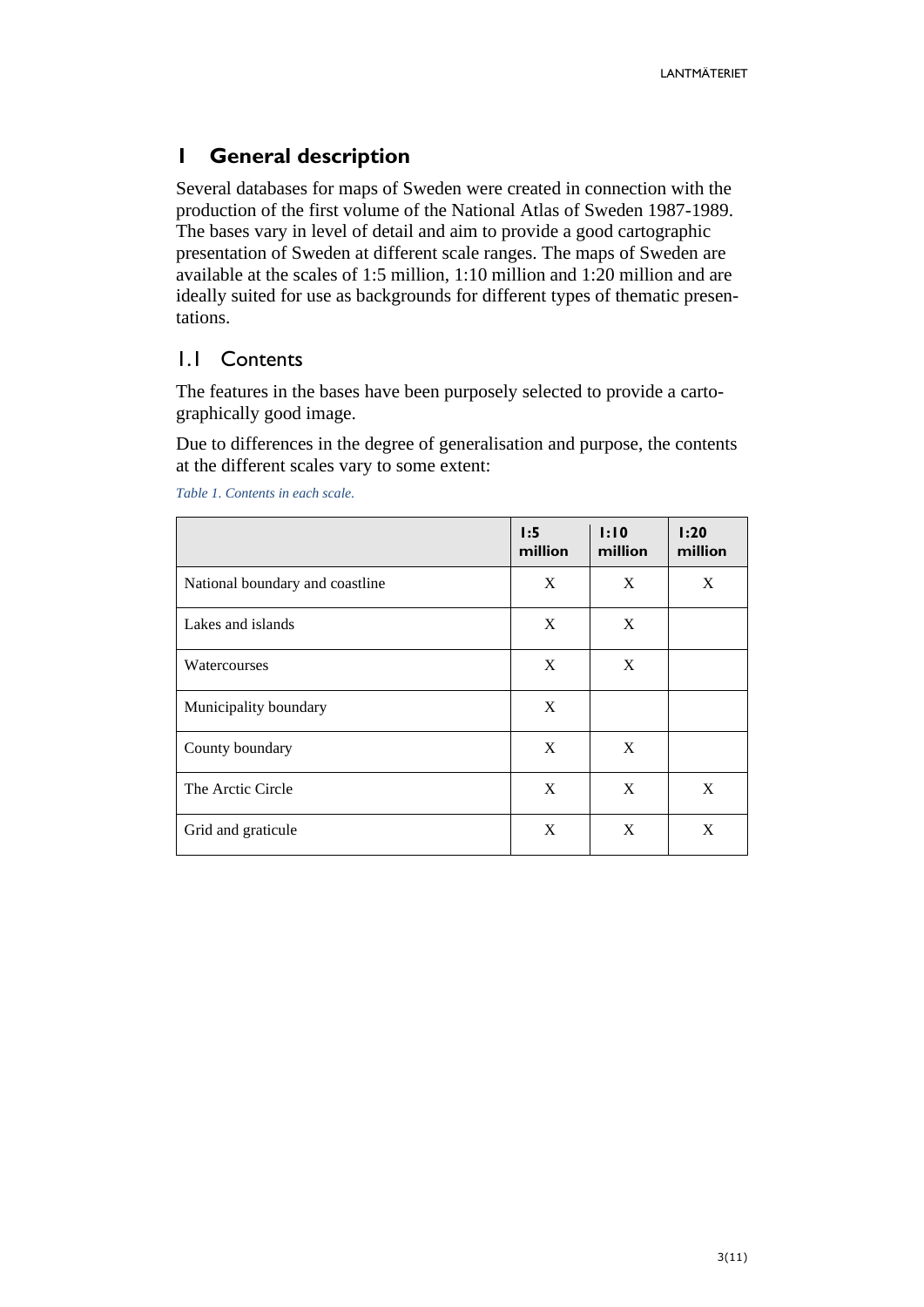# <span id="page-3-0"></span>1.2 Geographic coverage

The bases cover the whole of Sweden, with the following approximate cut off coordinates:

*Table 2. Distribution with coordinates for the maps of Sweden.*

| E-min | 263 000   |
|-------|-----------|
| E-max | 919 000   |
| N-min | 6 118 000 |
| N-max | 7677000   |

### <span id="page-3-1"></span>1.3 Coordinate system

Plane coordinate system: SWEREF 99 TM or RT90

Height system: the Swedish national RH 2000 height system

# <span id="page-3-2"></span>**2 Quality statement**

### <span id="page-3-3"></span>2.1 Data collection method

Lantmäteriet's Map of Sweden at the scale of 1:1 million has been rescaled to 1:2.5 million and engraved on map sheets of stabylen, and in connection with this they were manually generalised. Subsequently, the map was rescaled and engraved three more times at smaller scales: first to 1:5 million, then to 1:10 million and finally to 1:20 million, also all manually generalised.

The bases were scanned, except for the layers for graticules and grids, which were calculated.

# <span id="page-3-4"></span>2.2 Currency

The Maps of Sweden are updated when necessary but can in principle be regarded as static products.

### <span id="page-3-5"></span>2.3 Completeness

Territorial boundary is not included. This means that there are no outer boundaries for counties/municipalities that face the Baltic Sea, Kattegat and Skagerrak.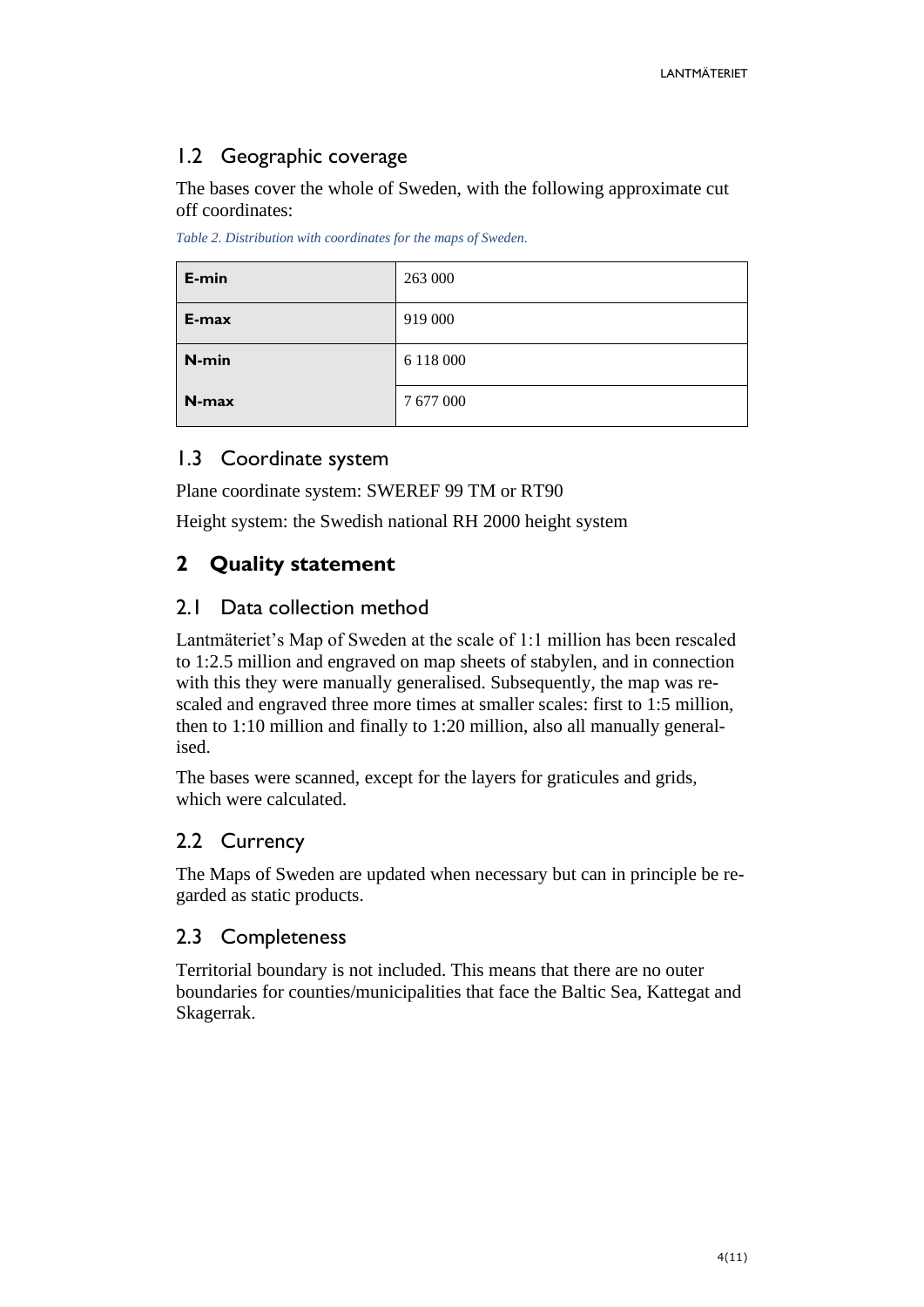# <span id="page-4-0"></span>**3 Contents of the delivery**

### <span id="page-4-1"></span>3.1 Set of files

The amount of data for the Map of Sweden at the scale of 1:5 million is approx. 0.53 Mb, for 1:10 million it is approx. 0.34 Mb and for 1:20 million approx. 0.21 Mb.

#### <span id="page-4-2"></span>**3.1.1 SHAPE FORMAT**

Data in Shape format is supplied in 4 files per layer:

*Table 3. List of which four files are available for the shape format.*

| *.shp<br>Geometry file. |                                 |  |
|-------------------------|---------------------------------|--|
| *.dbf                   | Attribute file in Dbase format. |  |
| *.shx                   | Index file.                     |  |
| *.prj                   | Projection file.                |  |

Geometry index is not created for the Shape files.

Attribute index is not created for the Dbase files.

#### <span id="page-4-3"></span>**3.1.2 MAPINFO FORMAT**

Data in MapInfo (tab) format is supplied in 4 files per layer:

*Table 4. List of four files available for the MapInfo format.*

| *.tab<br>Main file/Table definitions. |                                    |
|---------------------------------------|------------------------------------|
| *.dat                                 | Attribute file.                    |
| *.map                                 | Geometry file.                     |
| $\ddot{\ }$ .id                       | Index file for graphical features. |

The tab files do not have geometry or attribute indexes.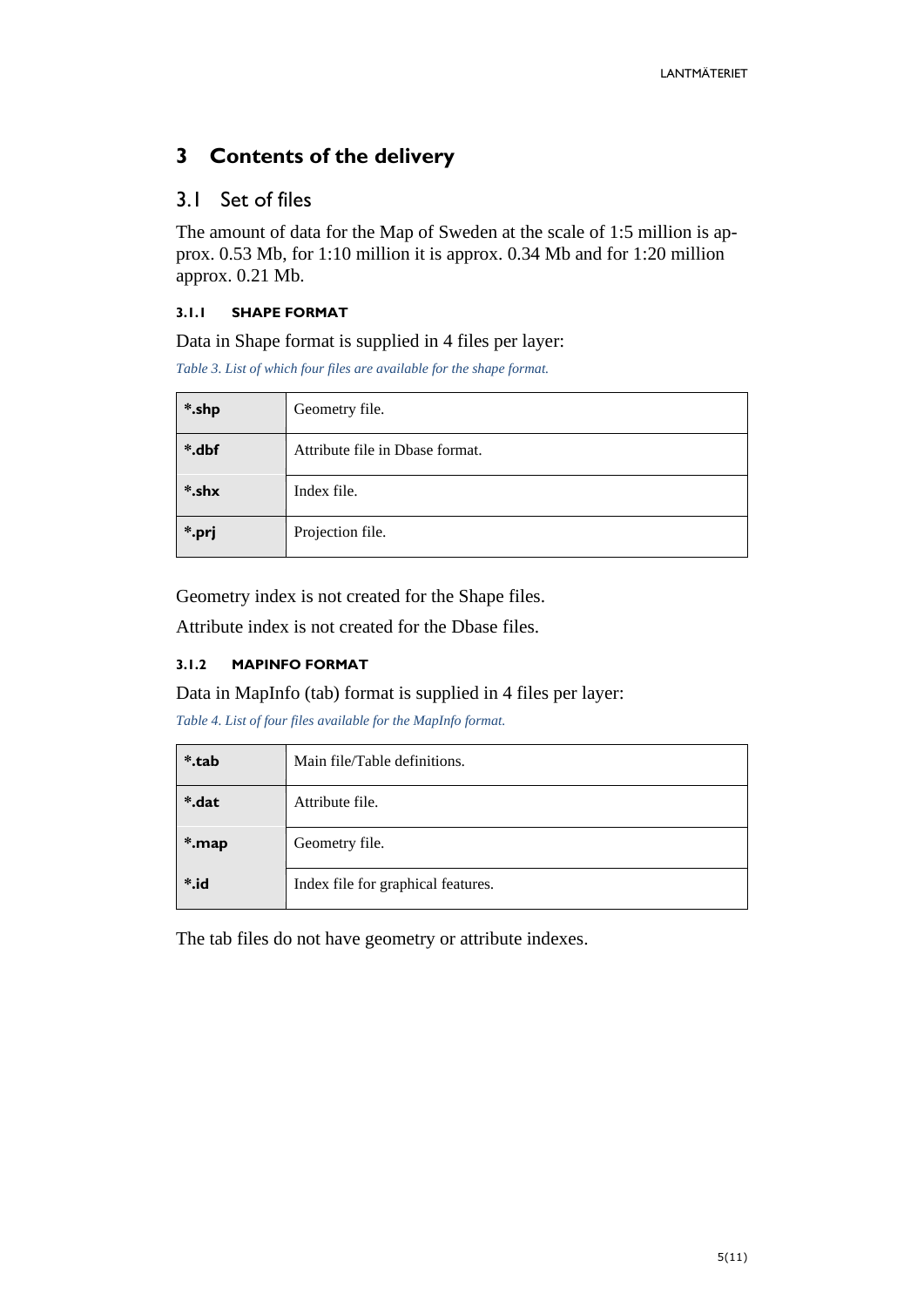# <span id="page-5-0"></span>**4 Division into layers and list of codes**

### <span id="page-5-1"></span>4.1 GSD-Map of Sweden 1:5 million

#### <span id="page-5-2"></span>**4.1.1 GRANS5L LINE LAYER WITH ADMINISTRATIVE BOUNDARIES**

Contains municipality and county boundary. These are not closed with territorial boundary or national boundary.

*Table 5. Contents in grans5l line layer with administrative boundaries.*

| <b>KKOD</b> | <b>Description</b>    |
|-------------|-----------------------|
|             | County boundary       |
| 13          | Municipality boundary |

*Table 6. Set of attributes for grans5l line layer with administrative boundaries.*

| No. | <b>Attribute</b> | <b>Type</b><br>shape | Length<br>shape | <b>Type</b><br><b>MapInfo</b> | Length<br><b>MapInfo</b> | <b>Description</b> |
|-----|------------------|----------------------|-----------------|-------------------------------|--------------------------|--------------------|
|     | <b>KKOD</b>      | Text                 | 30              | Text                          | 30                       | Category code      |

#### <span id="page-5-3"></span>**4.1.2 LAND5Y POLYGON LAYER WITH LAND AND LAKES**

Contains land areas and lakes as well as islands in lakes and seas.

*Table 7. Contents in land5y polygon layer with land and lakes.*

| <b>KKOD</b> | <b>Description</b> |
|-------------|--------------------|
| 901         | Land               |
| 902         | Lake               |

*Table 8. Set of attributes in land5y polygon layer with land and lakes.*

| No. | <b>Attribute</b> | <b>Type</b><br>shape | Length<br>shape | <b>Type</b><br><b>MapInfo</b> | Length<br>MapInfo | <b>Description</b> |
|-----|------------------|----------------------|-----------------|-------------------------------|-------------------|--------------------|
|     | <b>KKOD</b>      | Text                 | 30              | Text                          | 30                | Category code      |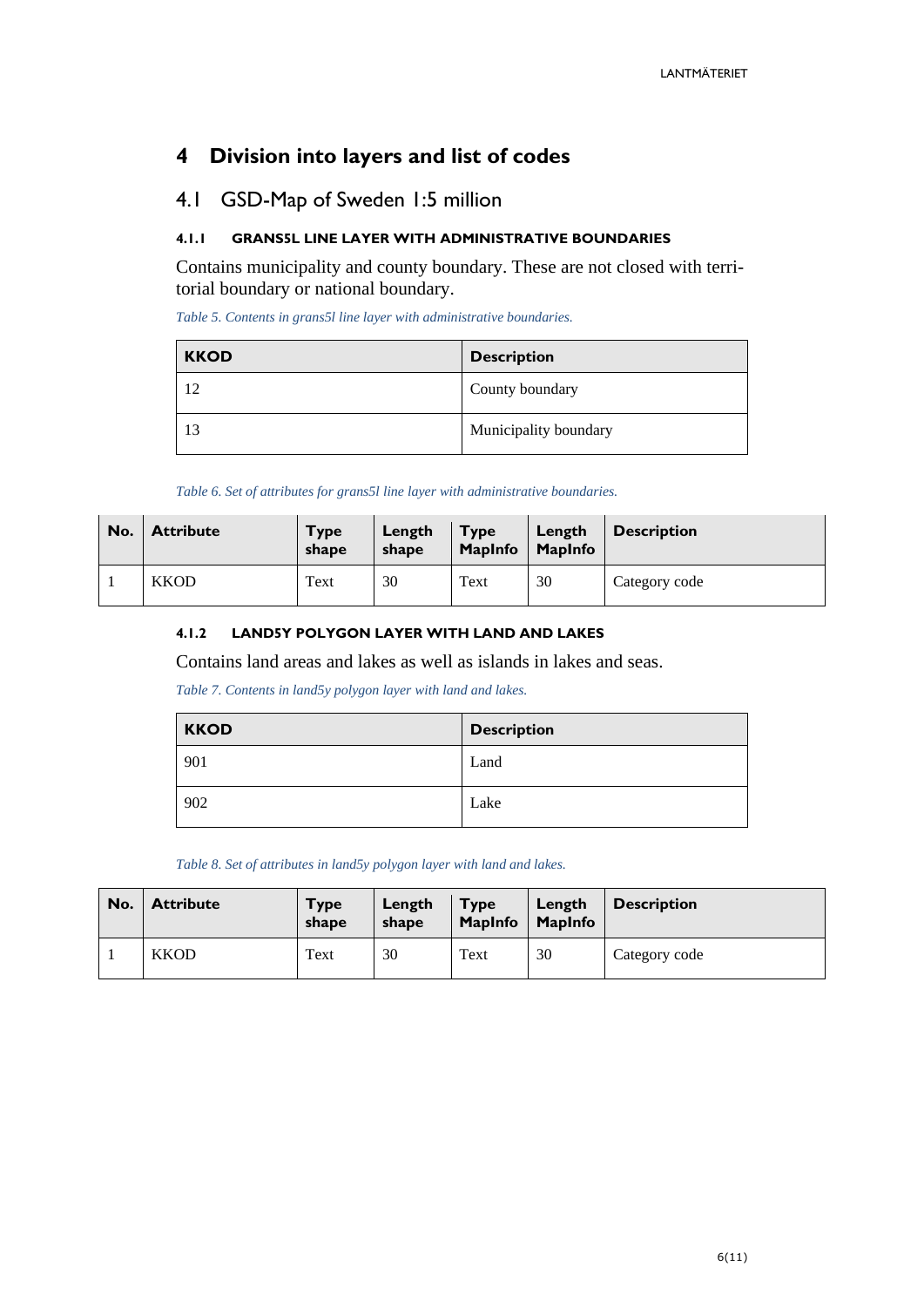#### <span id="page-6-0"></span>**4.1.3 VDRAG5L LINE LAYER WITH WATERCOURSES**

Contains the largest watercourses.

*Table 9. Contents in vdrag5l line layer with watercourses.*

| <b>KKOD</b> | <b>Description</b> |
|-------------|--------------------|
|             | Watercourse        |

*Table 10. Set of attributes in vdrag5l line layer with watercourses.*

| No. | <b>Attribute</b> | <b>Type</b><br>shape | Length<br>shape | <b>Type</b><br><b>MapInfo</b> | Length<br><b>MapInfo</b> | <b>Description</b> |
|-----|------------------|----------------------|-----------------|-------------------------------|--------------------------|--------------------|
|     | <b>KKOD</b>      | Text                 | 30              | Text                          | 30                       | Category code      |

#### <span id="page-6-1"></span>**4.1.4 LAND5L LINE LAYER WITH LAND CONTOURS**

Contains land contours such as coastline, lakes and islands as well as national boundary.

*Table 11. Contents in land5l line layer with land contours.*

| <b>KKOD</b> | <b>Description</b> |
|-------------|--------------------|
|             | Coastline          |
| C           | Lake shoreline     |
| 3           | Island shoreline   |
| 9           | National boundary  |

*Table 12. Set of attributes in hland5l line layer with land contours.*

| No. | <b>Attribute</b> | <b>Type</b><br>shape | Length<br>shape | <b>Type</b><br><b>MapInfo</b> | Length<br><b>MapInfo</b> | <b>Description</b> |
|-----|------------------|----------------------|-----------------|-------------------------------|--------------------------|--------------------|
|     | <b>KKOD</b>      | Text                 | 30              | Text                          | 30                       | Category code      |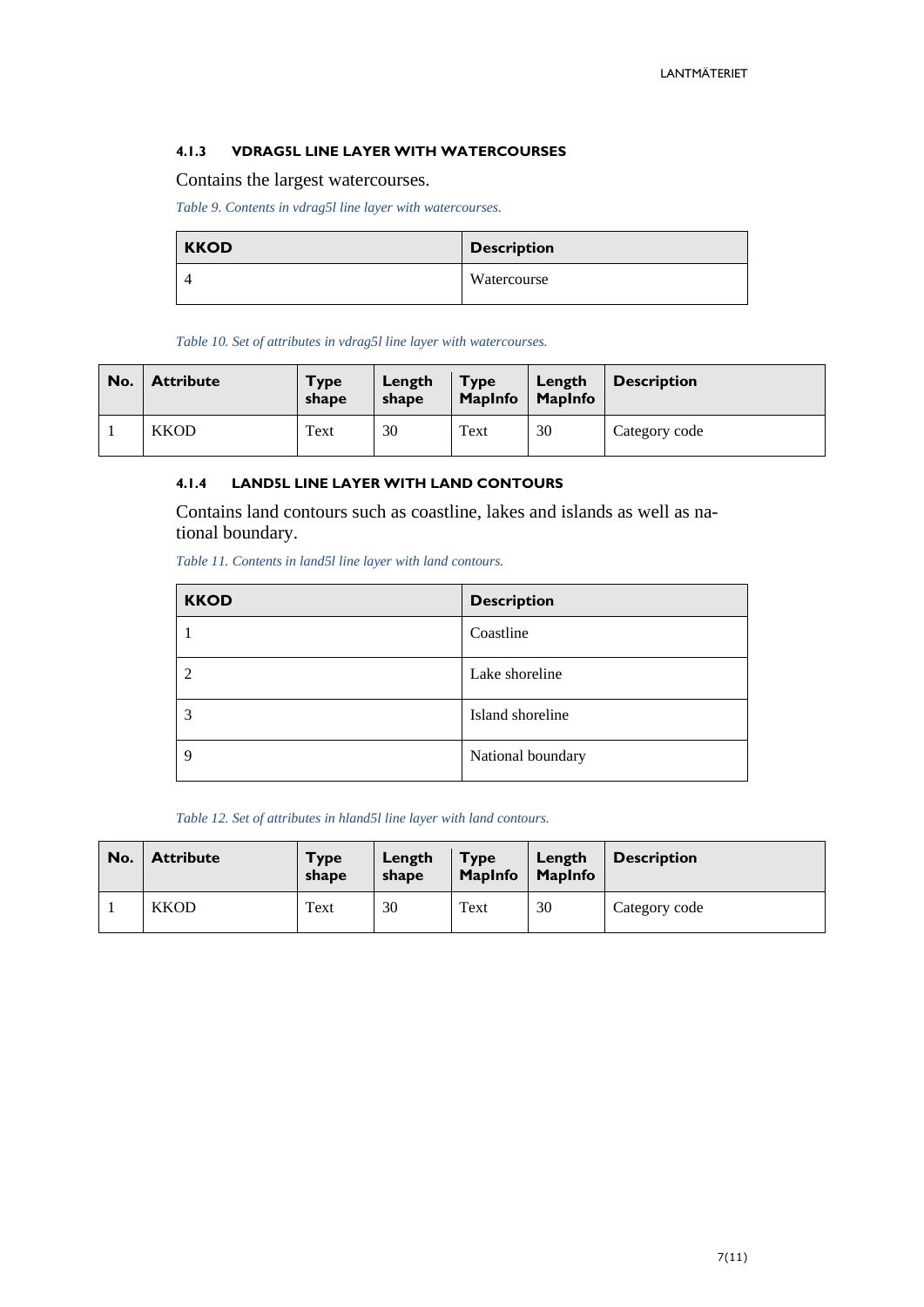# <span id="page-7-0"></span>4.2 GSD-Map of Sweden 1:10 million

#### <span id="page-7-1"></span>**4.2.1 GRANS10L LINE LAYER WITH COUNTY BOUNDARIES**

Contains county boundaries.

*Table 13. Contents in grans10l line layer with county boundaries.*

| <b>KKOD</b> | <b>Description</b> |
|-------------|--------------------|
|             | County boundary    |

*Table 14. Set of attributes in grans10l line layer with county boundaries.*

| No. | <b>Attribute</b> | <b>Type</b><br>shape | Length<br>shape | <b>Type</b><br><b>MapInfo</b> | Length<br><b>MapInfo</b> | <b>Description</b> |
|-----|------------------|----------------------|-----------------|-------------------------------|--------------------------|--------------------|
|     | <b>KKOD</b>      | Text                 | 30              | Text                          | 30                       | Category code      |

#### <span id="page-7-2"></span>**4.2.2 LAND10L LINE LAYER WITH LAND CONTOURS**

Contains land contours such as coastline, lakes and islands as well as national boundary.

*Table 15. Contents in land10l line layer with land contours.*

| <b>KKOD</b> | <b>Description</b> |
|-------------|--------------------|
|             | Coastline          |
| ി           | Lake shoreline     |
| 3           | Island shoreline   |
| 9           | National boundary  |

*Table 16. Set of attributes in land10l line layer with land contours.*

| No. | <b>Attribute</b> | <b>Type</b><br>shape | Length<br>shape | <b>Type</b><br><b>MapInfo</b> | Length<br>  MapInfo | <b>Description</b> |
|-----|------------------|----------------------|-----------------|-------------------------------|---------------------|--------------------|
|     | <b>KKOD</b>      | Text                 | 30              | Text                          | 30                  | Category code      |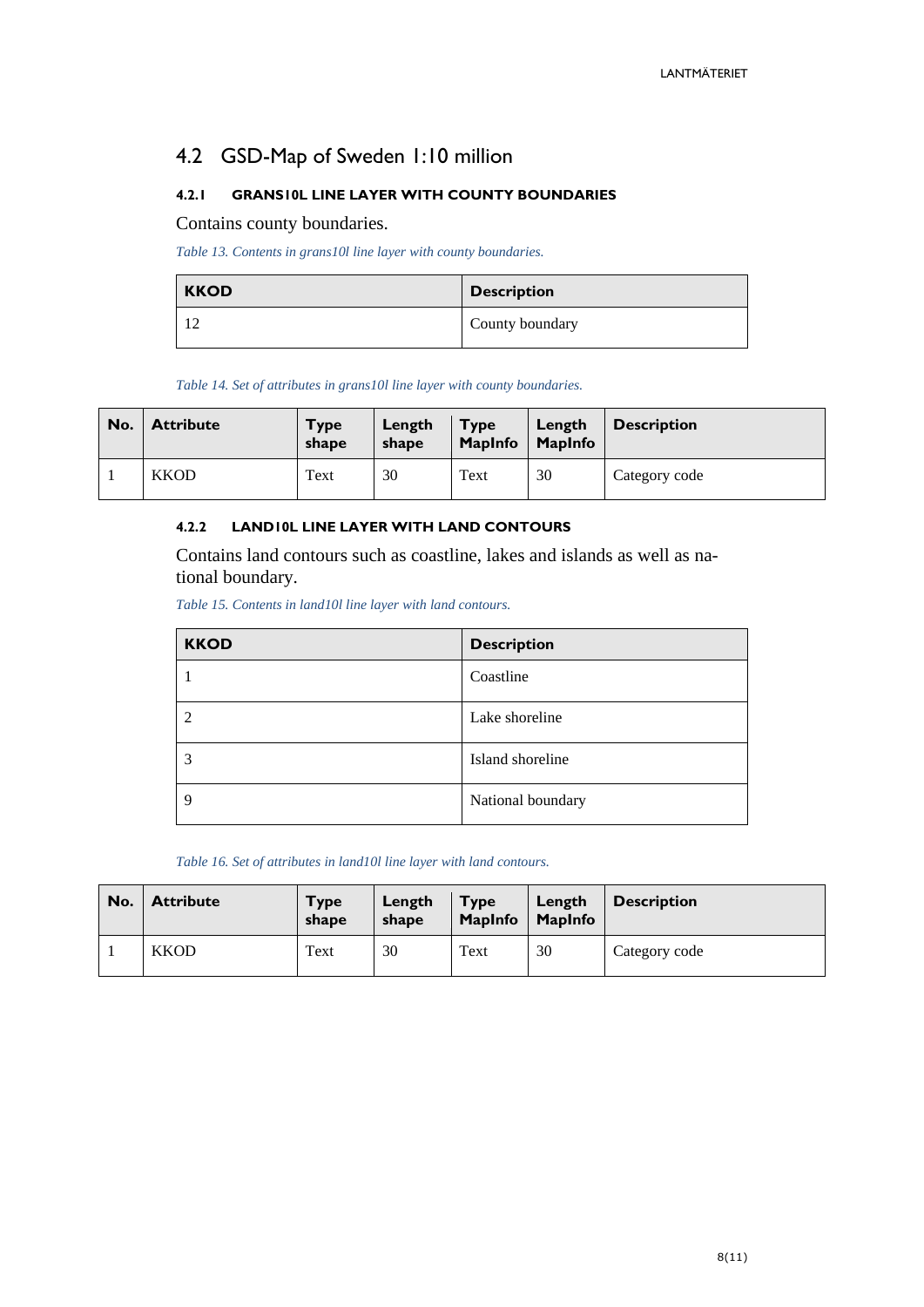#### <span id="page-8-0"></span>**4.2.3 VDRAG10L LINE LAYER WITH WATERCOURSES**

Contains the largest watercourses.

*Table 17. Contents in vdrag10l line layer with watercourses.*

| <b>KKOD</b> | <b>Description</b> |
|-------------|--------------------|
|             | Watercourse        |

*Table 18. Set of attributes in vdrag10l line layer with watercourses.*

| No. | <b>Attribute</b> | <b>Type</b><br>shape | Length<br>shape | <b>Type</b><br><b>MapInfo</b> | Length<br>MapInfo | <b>Description</b> |
|-----|------------------|----------------------|-----------------|-------------------------------|-------------------|--------------------|
|     | <b>KKOD</b>      | Text                 | 30              | Text                          | 30                | Category code      |

#### <span id="page-8-1"></span>**4.2.4 LAND10Y POLYGON LAYER WITH LAND AND LAKES**

Contains land areas and lakes as well as islands in lakes and seas.

*Table 19. Contents in land10y polygon layer with land and lakes.*

| <b>KKOD</b> | <b>Description</b> |
|-------------|--------------------|
| 901         | Land               |
| 902         | Lake               |

*Table 20. Set of attributes in land10y polygon layer with land and lakes.*

| No. | <b>Attribute</b> | <b>Type</b><br>shape | Length<br>shape | <b>Type</b><br><b>MapInfo</b> | Length<br>MapInfo | <b>Description</b> |
|-----|------------------|----------------------|-----------------|-------------------------------|-------------------|--------------------|
|     | <b>KKOD</b>      | Text                 | 30              | Text                          | 30                | Category code      |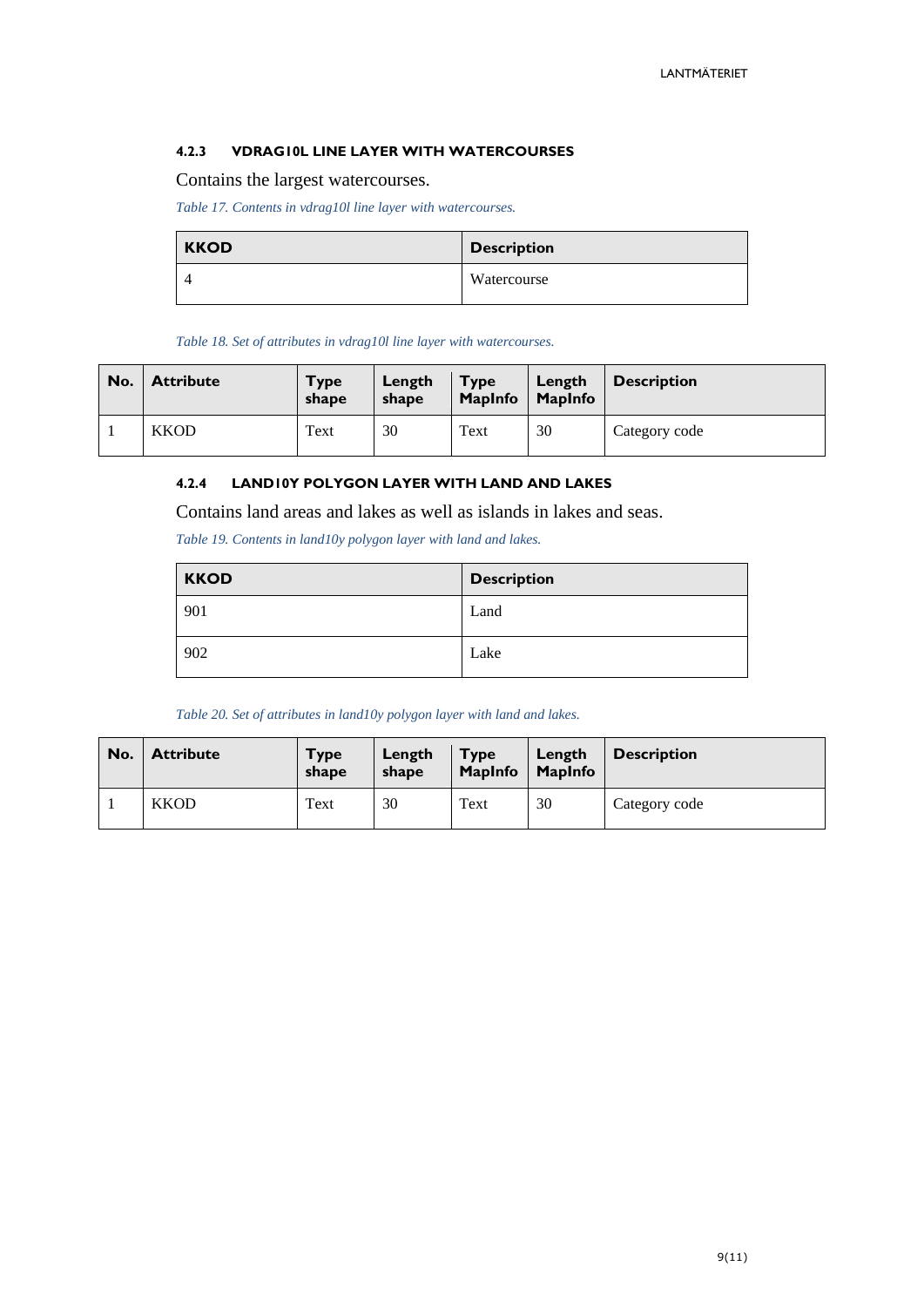# <span id="page-9-0"></span>4.3 GSD- Map of Sweden 1:20 million

#### <span id="page-9-1"></span>**4.3.1 LAND20L LINE LAYER WITH LAND CONTOURS**

Contains land contours such as coastline and national boundary.

*Table 21. Contents in land20l line layer with land contours.*

| <b>KKOD</b> | <b>Description</b>          |
|-------------|-----------------------------|
|             | Coastline and land contours |

*Table 22. Set of attributes in land20l line layer with land contours.*

| No. | <b>Attribute</b> | Type<br>shape | Length<br>shape | <b>Type</b><br><b>MapInfo</b> | Length<br><b>MapInfo</b> | <b>Description</b> |
|-----|------------------|---------------|-----------------|-------------------------------|--------------------------|--------------------|
|     | <b>KKOD</b>      | Text          | 30              | Text                          | 30                       | Category code      |

#### <span id="page-9-2"></span>**4.3.2 LAND20Y POLYGON LAYER WITH LAND**

Contains land areas.

*Table 23. Contents in land20y polygon layer with land.*

| <b>KKOD</b> | <b>Description</b> |
|-------------|--------------------|
| 901         | Land               |

*Table 24. Set of attributes in land20y polygon layer with land.*

| No. | <b>Attribute</b> | <b>Type</b><br>shape | Length<br>shape | <b>Type</b><br><b>MapInfo</b> | Length<br><b>MapInfo</b> | <b>Description</b> |
|-----|------------------|----------------------|-----------------|-------------------------------|--------------------------|--------------------|
|     | <b>KKOD</b>      | Text                 | 30              | Text                          | 30                       | Category code      |